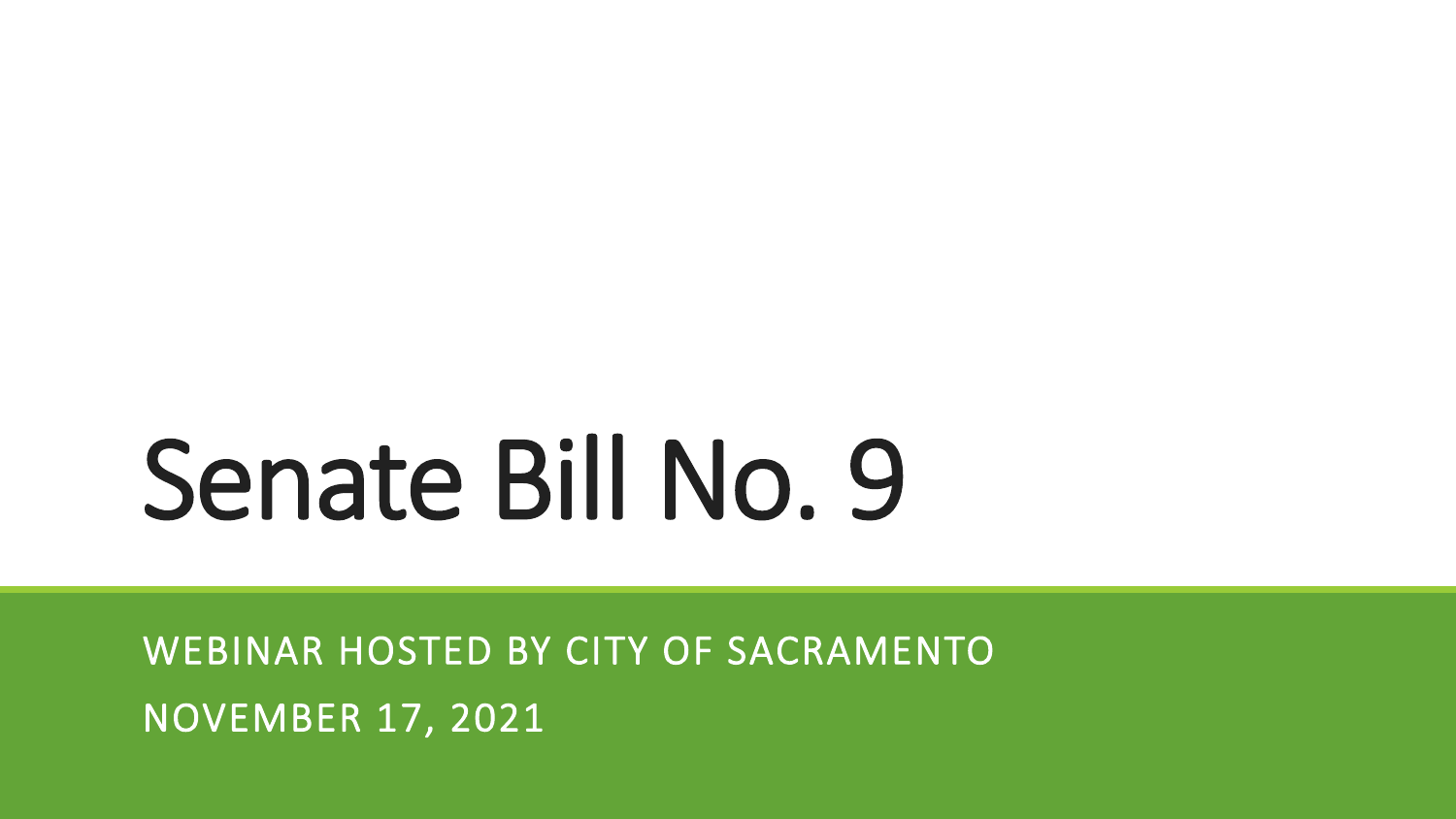# BACKGROUND

- Signed by Governor Newsom in September 2021.
- Requires ministerial approval (pass/fail checklist) of:
	- 1. Two (2) residential units on a parcel within a single-unit residential zone;
	- 2. Subdividing one (1) lot into two (2) lots within a single-unit residential zone and development of two units on each parcel (four total units).
- Development must meet objective criteria
- Not subject to the California Environmental Quality Act (CEQA)
- Becomes effective on January 1, 2022.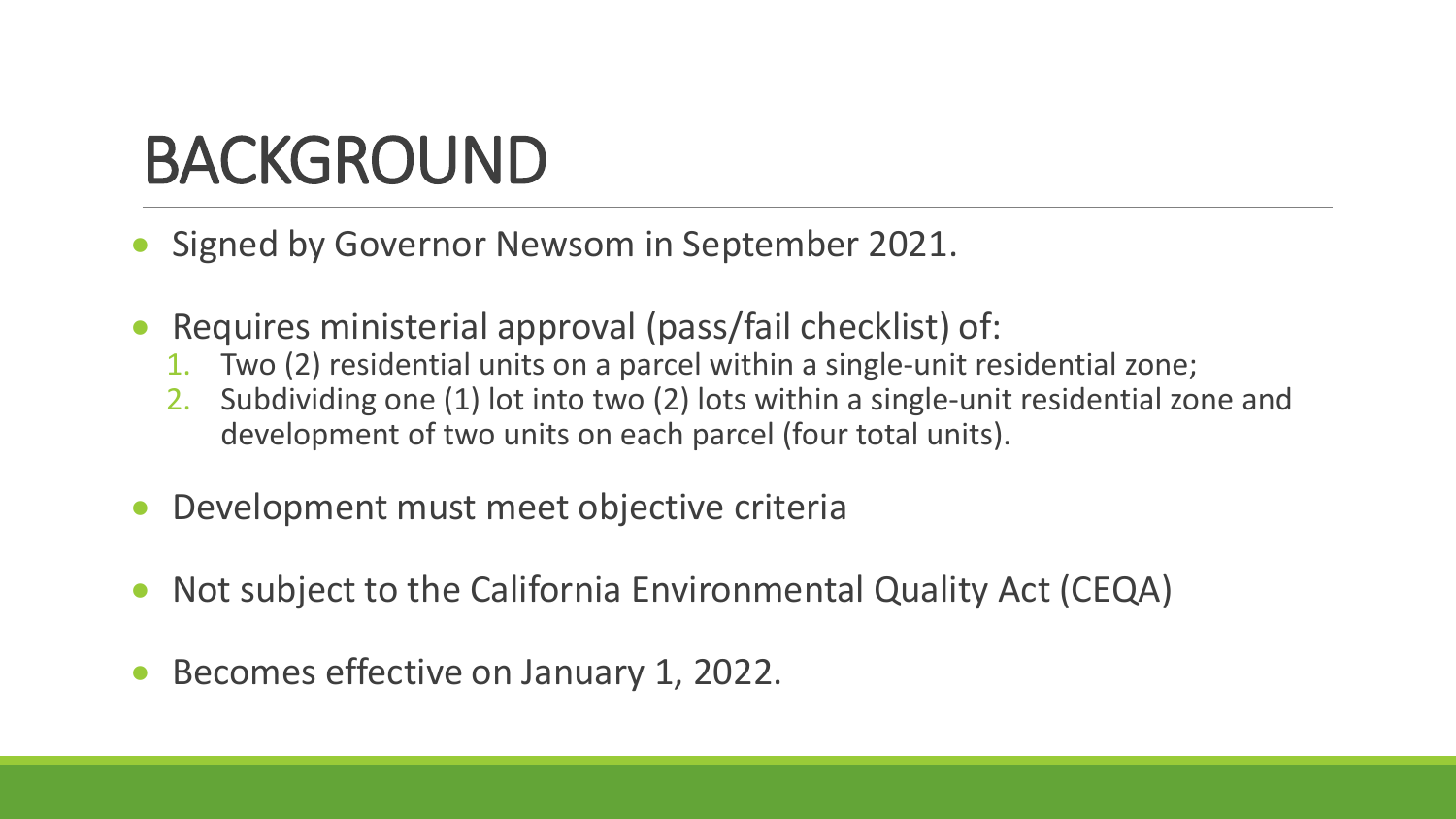## LOCATIONAL REQUIREMENTS

### **Zoning:**

- Single-Unit Residential Zones
	- Rural Estates (RE) or Single-Unit Dwelling (R-1) zones

### **Cannot be within:**

- Historic District or Landmarks
- Sensitive areas:
	- Wetlands, earthquake fault zones, conservation land, FEMA flood plains, high fire hazard zones, farmland, hazardous waste sites.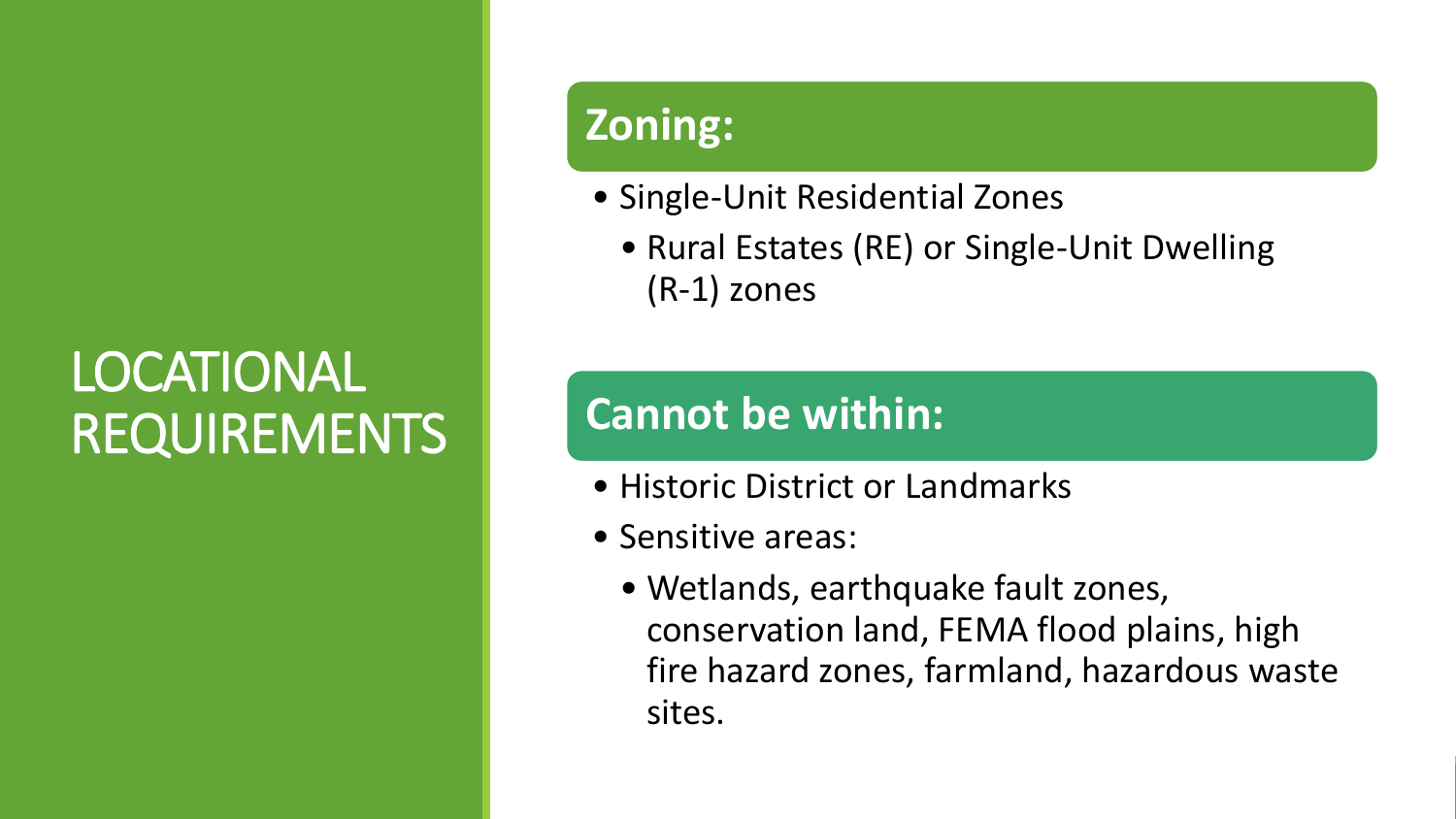# ANTI-DISPLACEMENT REQUIREMENTS



Cannot involve the demolition of:

**Deed restricted affordable housing Rent-controlled housing Housing withdrawn from rental market in last fifteen years Housing that was occupied by a tenant in the past three years.**



No more than 25% demolition of exterior structural walls if the unit was occupied by a tenant within the last 3 years.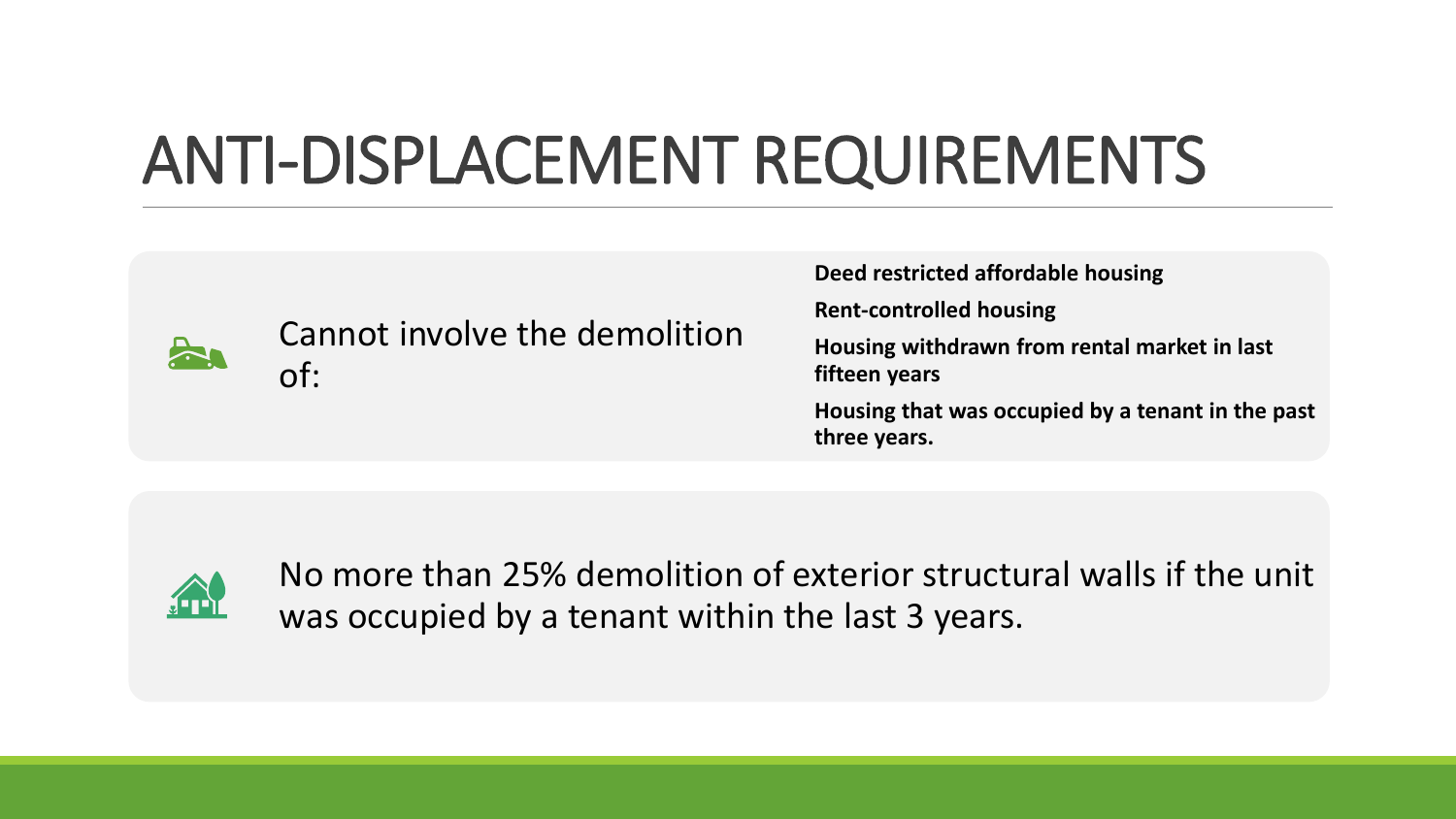# OBJECTIVE DEVELOPMENT STANDARDS

#### **Design (New Construction):**

• Comply with the City's Infill Housing Design Standards

#### **Setbacks (New Construction):**

- Interior Side and Rear Setback: Four (4) feet minimum
- Front and Street Side Yard setbacks: Requirement of R-1 and RE zone

#### **Lot Coverage:**

Exempt for units 800 square feet or less.

#### **Parking:**

• One parking space per unit unless it is within ½ mile of major transit stops and corridors, or 1 block of a car share.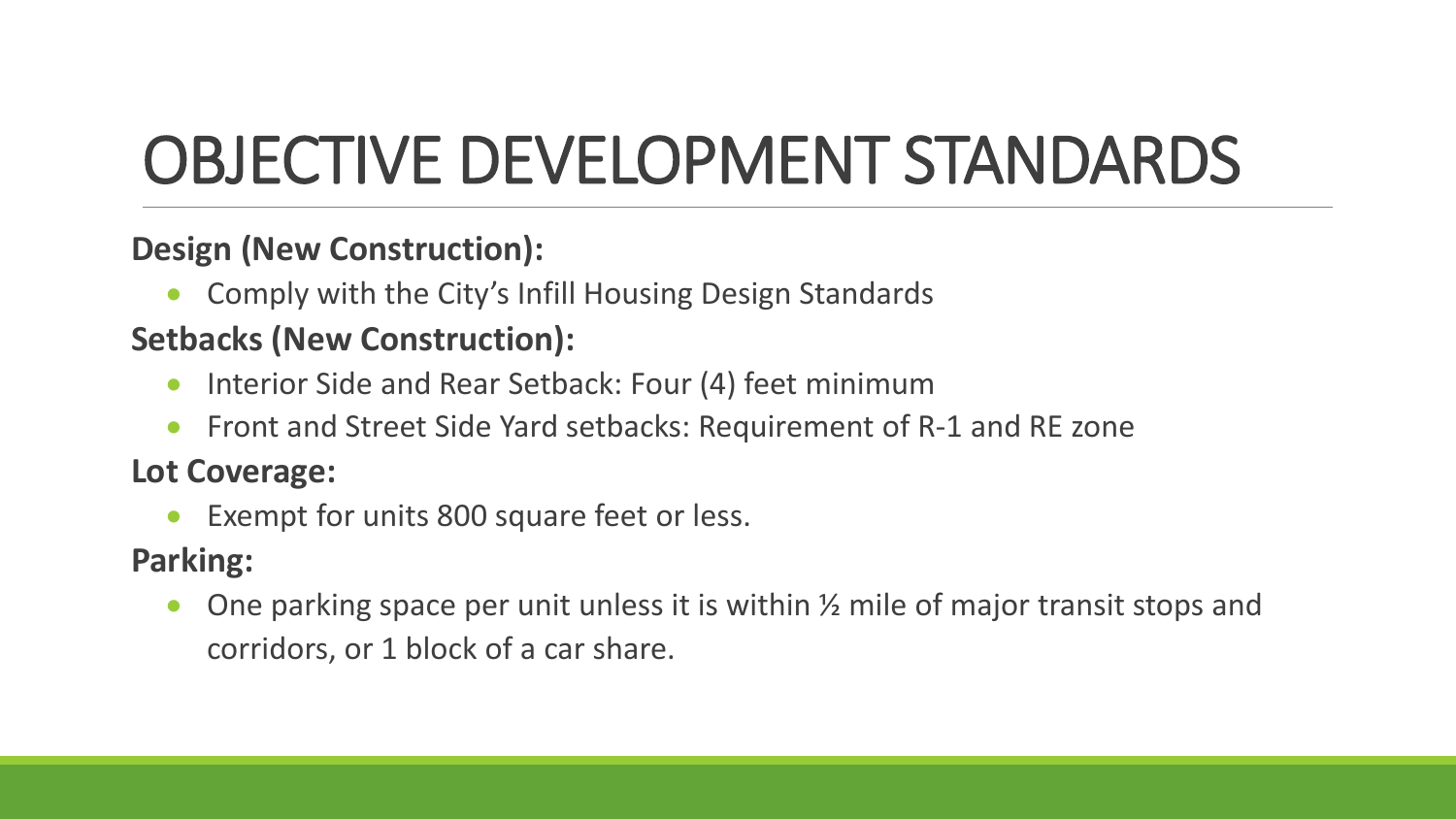# OBJECTIVE SUBDIVISION STANDARDS

**Lot Size:**

- Each lot must be at least 1,200 square feet
- Each lot must be at least 40% of the original lot
- Cannot subdivide lot that was previously subdivided by SB 9
- Adjacent property owners must be independent
- City can require easement for public services and access
- City cannot require dedications for right-of-way, offsite improvements, or correction of nonconforming zoning conditions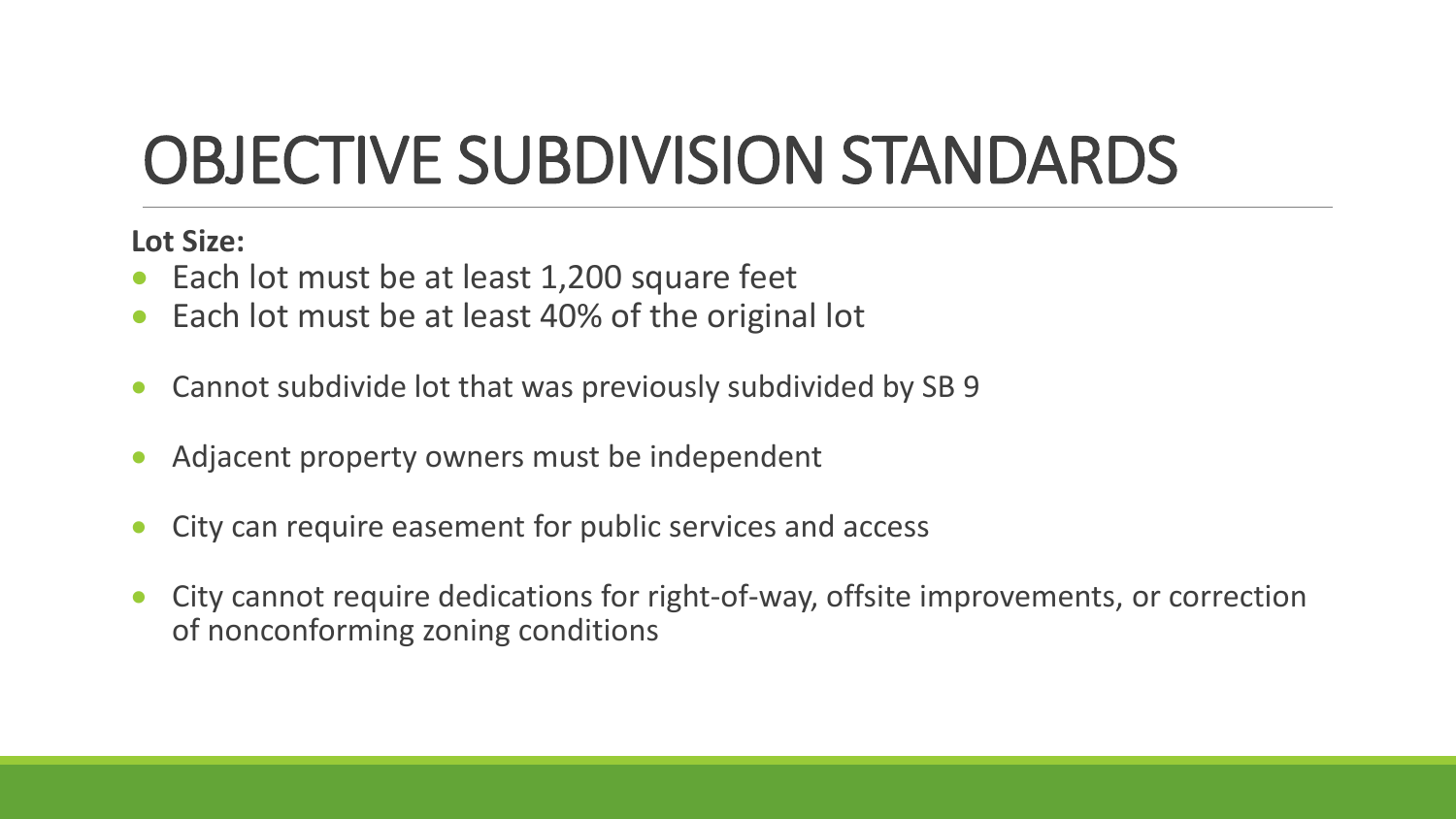# OTHER STANDARDS



Accessory Dwelling Units (ADU) & Junior Accessory Dwelling Units (JADU) will count as units under SB9.



Any dwelling units created by SB 9 cannot be used as short-term rentals or other nonresidential uses.



Applicants will be required to confirm CC&Rs or HOA rules allow development under SB9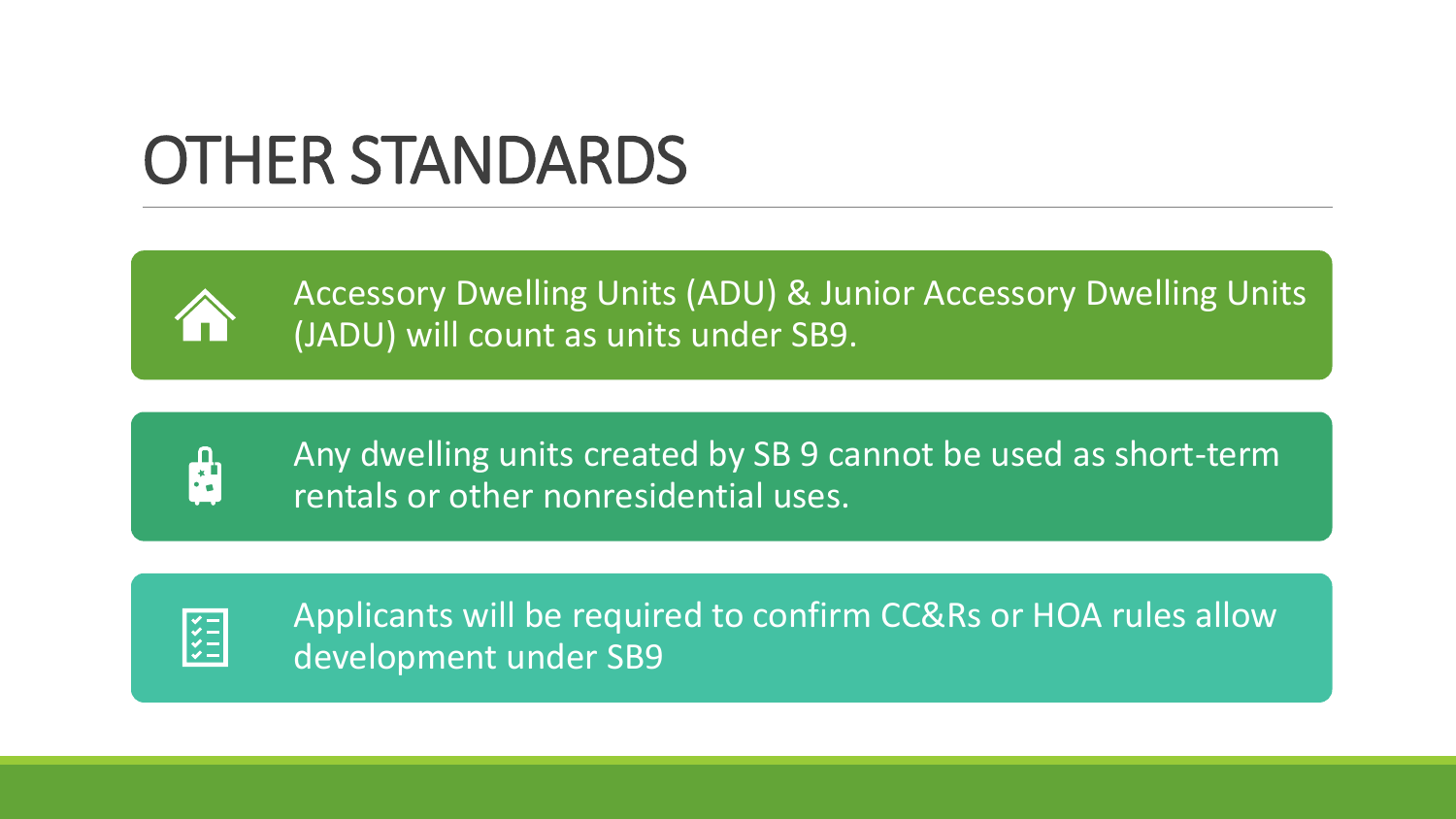

# PROCESSING APPLICATIONS

- Applications will be routed to neighborhood associations within 500 feet of the project site.
- Project sites will be posted with an early notice sign.
- Project application and plans will be visible in the new Agency Counter online permit tracking tool.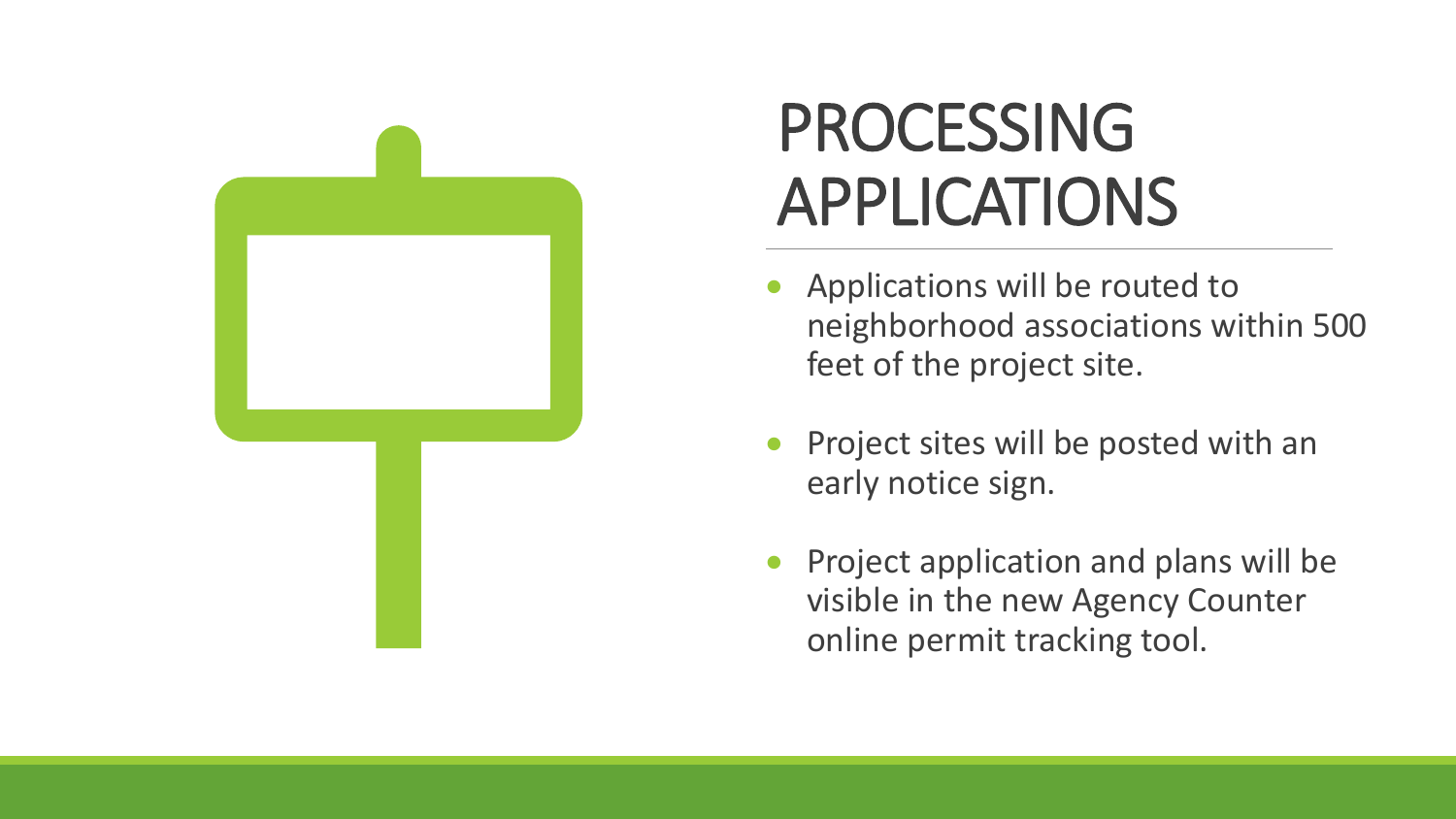### LIMITED ABILITY TO DENY

### Building official makes written finding

Project determined to have a specific adverse impact on public health and safety that can't be mitigated.

### Based on preponderance of evidence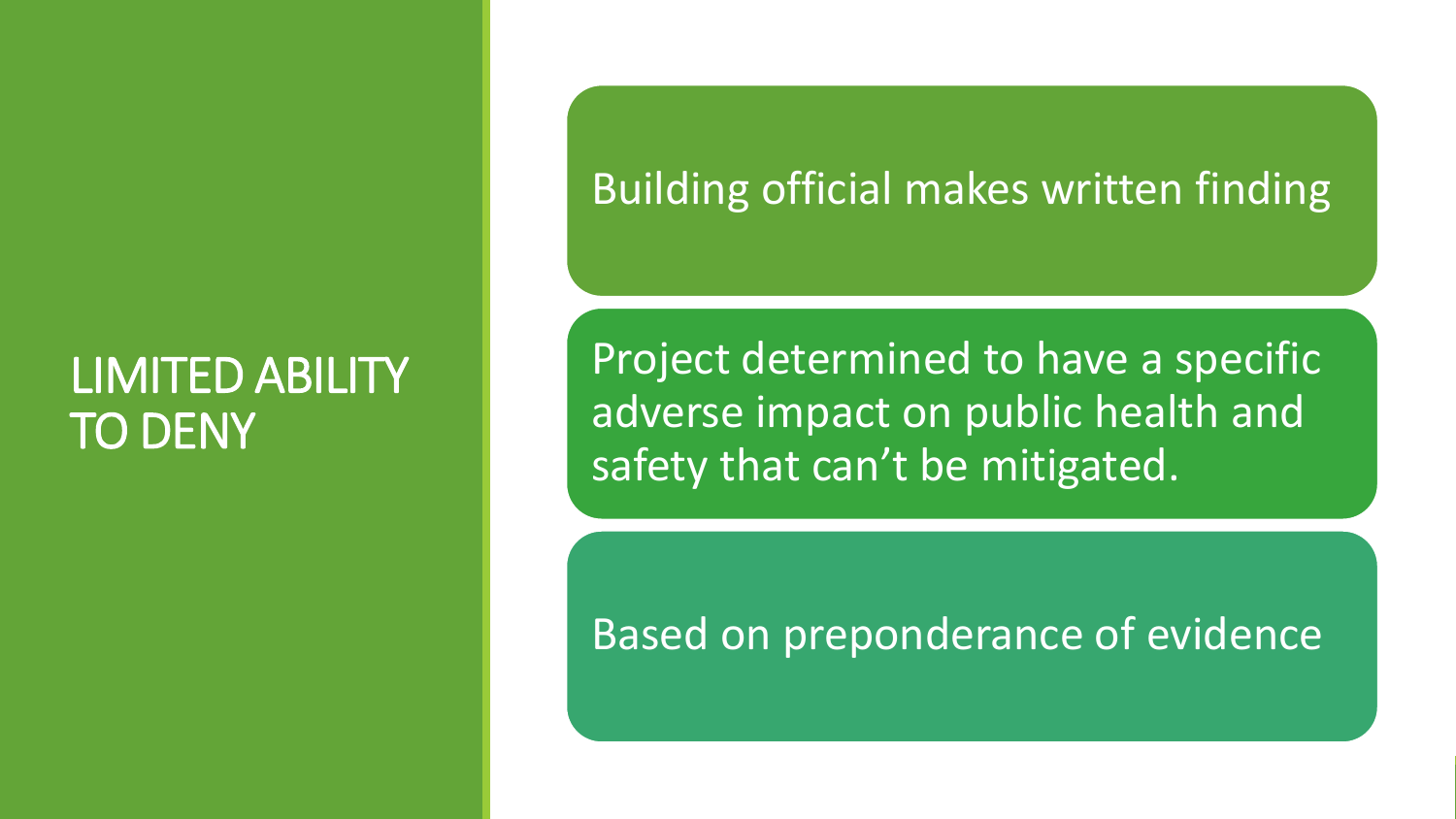

### INFORMATION & NEXT STEPS

**Webpage Recorded Webinars Frequently Asked Questions (FAQ)**

**City Council Consideration of Emergency Ordinance: December 14th at 2pm (Tentative)**